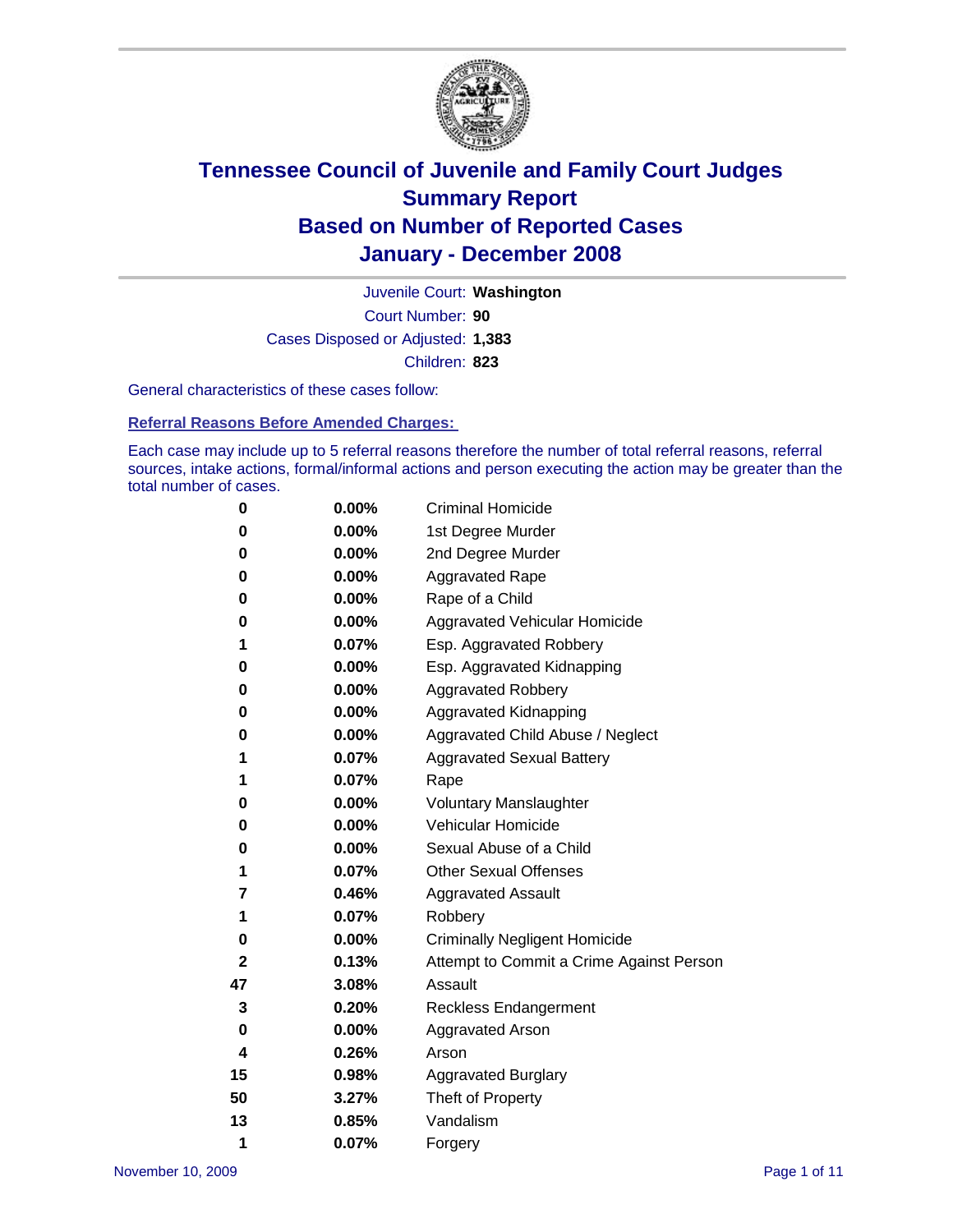

Court Number: **90** Juvenile Court: **Washington** Cases Disposed or Adjusted: **1,383** Children: **823**

#### **Referral Reasons Before Amended Charges:**

Each case may include up to 5 referral reasons therefore the number of total referral reasons, referral sources, intake actions, formal/informal actions and person executing the action may be greater than the total number of cases.

| 0              | 0.00%    | <b>Worthless Checks</b>                                     |  |  |
|----------------|----------|-------------------------------------------------------------|--|--|
| 1              | 0.07%    | Illegal Possession / Fraudulent Use of Credit / Debit Cards |  |  |
| 5              | 0.33%    | <b>Burglary</b>                                             |  |  |
| $\mathbf 2$    | 0.13%    | Unauthorized Use of a Vehicle                               |  |  |
| 0              | $0.00\%$ | <b>Cruelty to Animals</b>                                   |  |  |
| 1              | 0.07%    | Sale of Controlled Substances                               |  |  |
| 42             | 2.75%    | <b>Other Drug Offenses</b>                                  |  |  |
| $\mathbf{2}$   | 0.13%    | Possession of Controlled Substances                         |  |  |
| 0              | $0.00\%$ | <b>Criminal Attempt</b>                                     |  |  |
| 9              | 0.59%    | Carrying Weapons on School Property                         |  |  |
| 0              | 0.00%    | Unlawful Carrying / Possession of a Weapon                  |  |  |
| 5              | 0.33%    | <b>Evading Arrest</b>                                       |  |  |
| 0              | 0.00%    | Escape                                                      |  |  |
| 4              | 0.26%    | Driving Under Influence (DUI)                               |  |  |
| 22             | 1.44%    | Possession / Consumption of Alcohol                         |  |  |
| 4              | 0.26%    | Resisting Stop, Frisk, Halt, Arrest or Search               |  |  |
| 0              | 0.00%    | <b>Aggravated Criminal Trespass</b>                         |  |  |
| $\mathbf 2$    | 0.13%    | Harassment                                                  |  |  |
| 1              | 0.07%    | Failure to Appear                                           |  |  |
| $\mathbf 2$    | 0.13%    | Filing a False Police Report                                |  |  |
| 1              | 0.07%    | Criminal Impersonation                                      |  |  |
| 7              | 0.46%    | <b>Disorderly Conduct</b>                                   |  |  |
| $\overline{7}$ | 0.46%    | <b>Criminal Trespass</b>                                    |  |  |
| 5              | 0.33%    | Public Intoxication                                         |  |  |
| 0              | $0.00\%$ | Gambling                                                    |  |  |
| 177            | 11.58%   | Traffic                                                     |  |  |
| 0              | $0.00\%$ | Local Ordinances                                            |  |  |
| 4              | 0.26%    | Violation of Wildlife Regulations                           |  |  |
| 0              | $0.00\%$ | Contempt of Court                                           |  |  |
| 94             | 6.15%    | Violation of Probation                                      |  |  |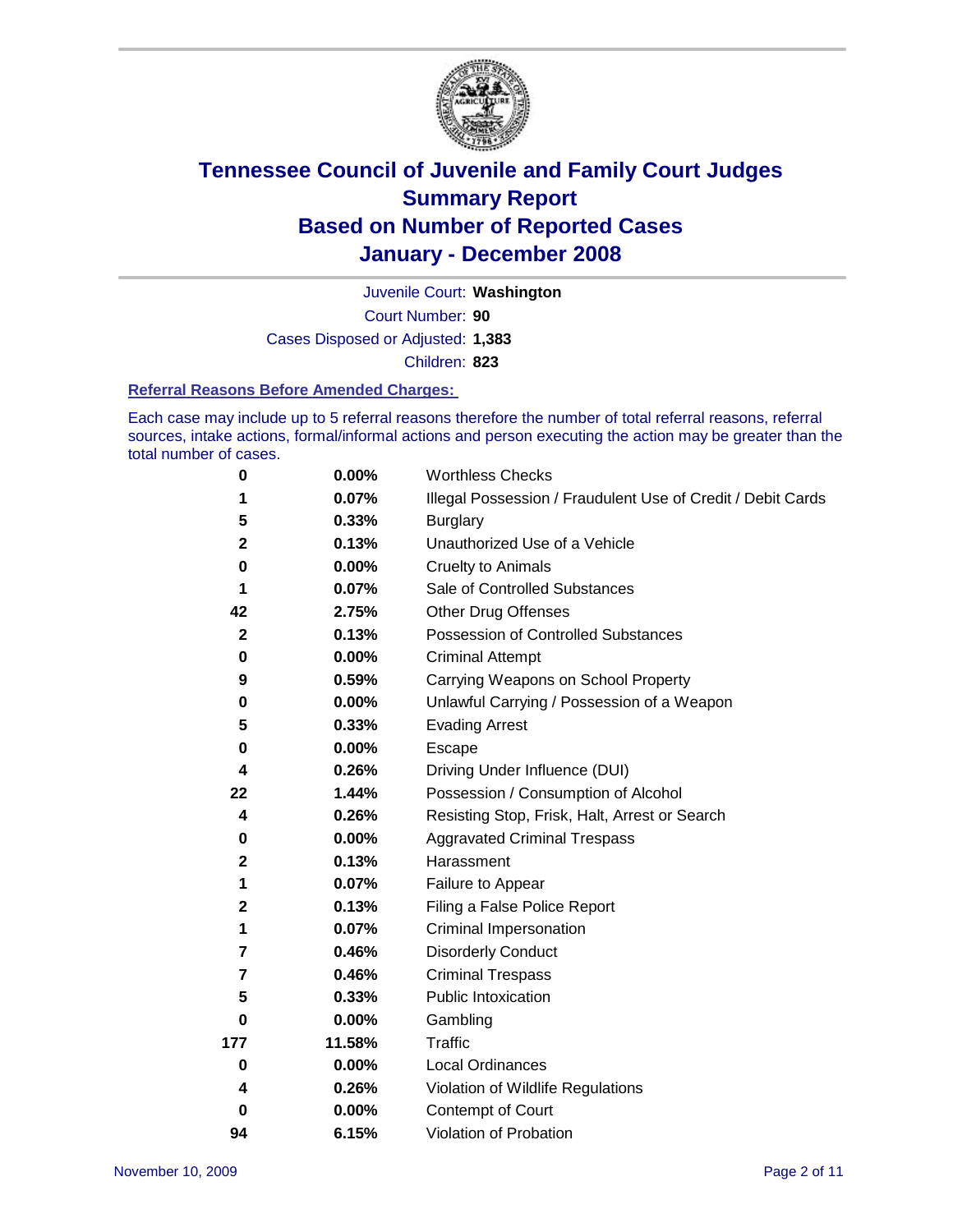

Court Number: **90** Juvenile Court: **Washington** Cases Disposed or Adjusted: **1,383** Children: **823**

#### **Referral Reasons Before Amended Charges:**

Each case may include up to 5 referral reasons therefore the number of total referral reasons, referral sources, intake actions, formal/informal actions and person executing the action may be greater than the total number of cases.

| 3            | 0.20%    | Violation of Aftercare                 |
|--------------|----------|----------------------------------------|
| 18           | 1.18%    | Unruly Behavior                        |
| 32           | 2.09%    | Truancy                                |
| 6            | 0.39%    | In-State Runaway                       |
| 0            | 0.00%    | Out-of-State Runaway                   |
| 72           | 4.71%    | Possession of Tobacco Products         |
| 0            | $0.00\%$ | Violation of a Valid Court Order       |
| 8            | 0.52%    | <b>Violation of Curfew</b>             |
| 0            | 0.00%    | Sexually Abused Child                  |
| 0            | $0.00\%$ | <b>Physically Abused Child</b>         |
| 36           | 2.36%    | Dependency / Neglect                   |
| 16           | 1.05%    | <b>Termination of Parental Rights</b>  |
| 48           | 3.14%    | <b>Violation of Pretrial Diversion</b> |
| 0            | 0.00%    | Violation of Informal Adjustment       |
| 560          | 36.65%   | <b>Judicial Review</b>                 |
| $\mathbf{2}$ | 0.13%    | <b>Administrative Review</b>           |
| 0            | $0.00\%$ | <b>Foster Care Review</b>              |
| 104          | 6.81%    | Custody                                |
| 22           | 1.44%    | Visitation                             |
| 8            | 0.52%    | Paternity / Legitimation               |
| $\mathbf{2}$ | 0.13%    | <b>Child Support</b>                   |
| 0            | 0.00%    | <b>Request for Medical Treatment</b>   |
| 0            | 0.00%    | <b>Consent to Marry</b>                |
| 47           | 3.08%    | Other                                  |
| 1,528        | 100.00%  | <b>Total Referrals</b>                 |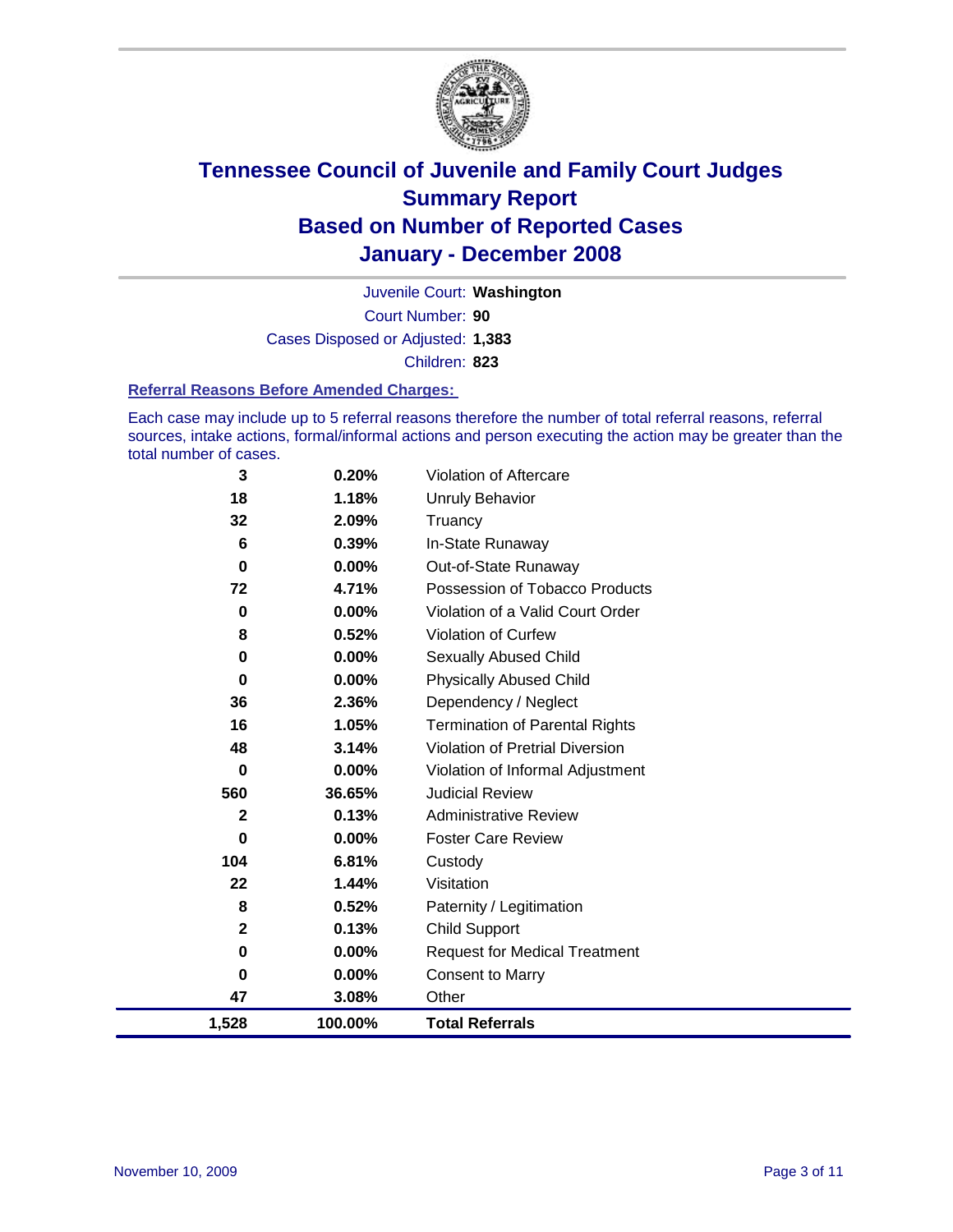

Court Number: **90** Juvenile Court: **Washington** Cases Disposed or Adjusted: **1,383** Children: **823**

#### **Referral Sources: 1**

| 48  | 3.14%  | Other                             |
|-----|--------|-----------------------------------|
| 0   | 0.00%  | Unknown                           |
| 0   | 0.00%  | Hospital                          |
| 0   | 0.00%  | Child & Parent                    |
| 17  | 1.11%  | Victim                            |
| 73  | 4.78%  | <b>Other Court</b>                |
| 0   | 0.00%  | Social Agency                     |
| 535 | 35.01% | <b>Court Staff</b>                |
| 0   | 0.00%  | <b>District Attorney's Office</b> |
| 9   | 0.59%  | <b>Other State Department</b>     |
| 173 | 11.32% | <b>DCS</b>                        |
| 0   | 0.00%  | <b>CSA</b>                        |
| 108 | 7.07%  | School                            |
| 6   | 0.39%  | Self                              |
| 69  | 4.52%  | Relatives                         |
| 88  | 5.76%  | Parents                           |
| 402 | 26.31% | Law Enforcement                   |
|     |        |                                   |

#### **Age of Child at Referral: 2**

| 823 | 100.00% | <b>Total Child Count</b> |
|-----|---------|--------------------------|
| 0   | 0.00%   | Unknown                  |
| 1   | 0.12%   | Ages 19 and Over         |
| 231 | 28.07%  | Ages 17 through 18       |
| 296 | 35.97%  | Ages 15 through 16       |
| 86  | 10.45%  | Ages 13 through 14       |
| 28  | 3.40%   | Ages 11 through 12       |
| 181 | 21.99%  | Ages 10 and Under        |
|     |         |                          |

<sup>1</sup> If different than number of Referral Reasons (1528), verify accuracy of your court's data.

<sup>2</sup> One child could be counted in multiple categories, verify accuracy of your court's data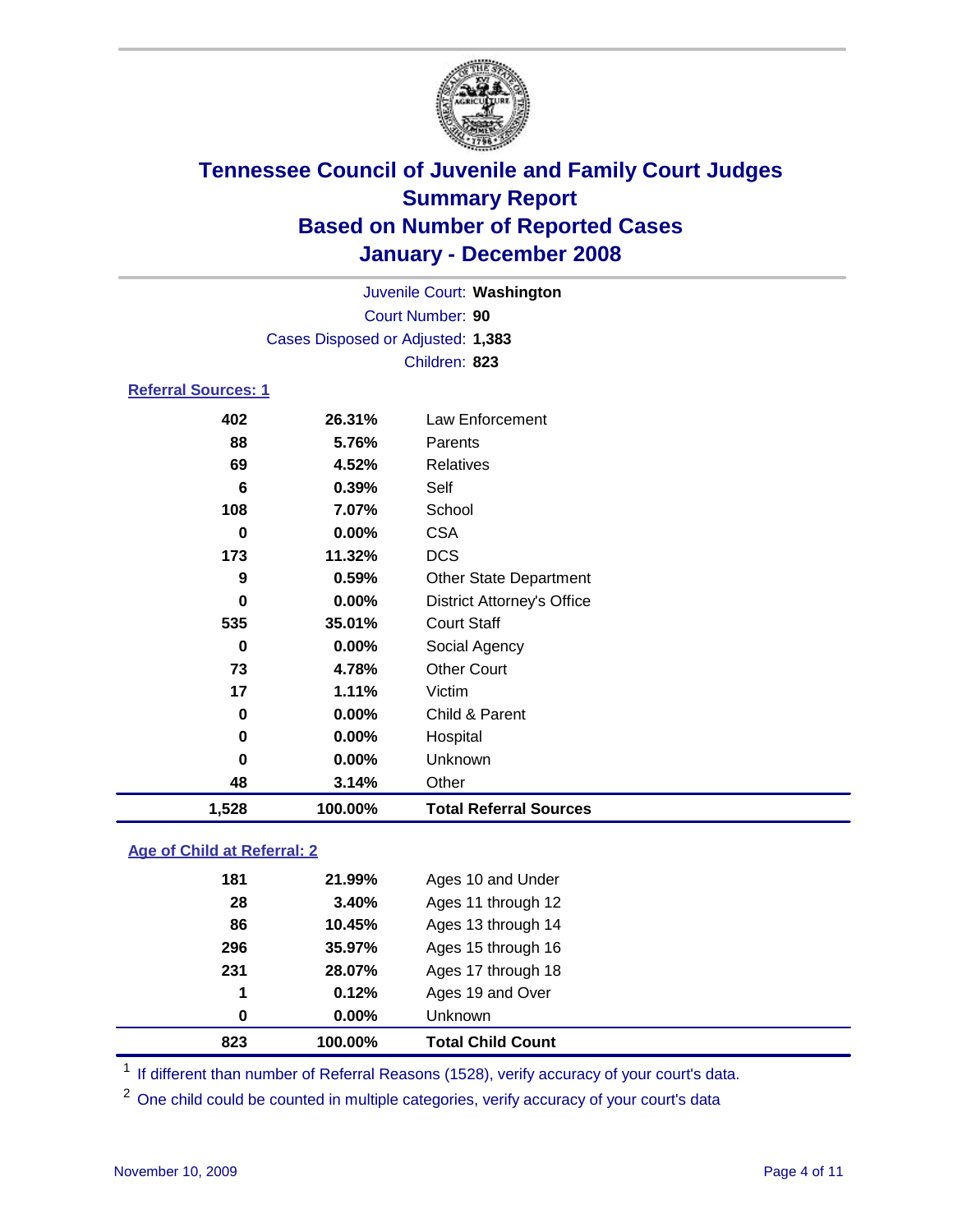

| Juvenile Court: Washington              |                                   |                          |  |  |  |
|-----------------------------------------|-----------------------------------|--------------------------|--|--|--|
|                                         | Court Number: 90                  |                          |  |  |  |
|                                         | Cases Disposed or Adjusted: 1,383 |                          |  |  |  |
|                                         |                                   | Children: 823            |  |  |  |
| Sex of Child: 1                         |                                   |                          |  |  |  |
| 499                                     | 60.63%                            | Male                     |  |  |  |
| 323                                     | 39.25%                            | Female                   |  |  |  |
| 1                                       | 0.12%                             | Unknown                  |  |  |  |
| 823                                     | 100.00%                           | <b>Total Child Count</b> |  |  |  |
| Race of Child: 1                        |                                   |                          |  |  |  |
| 777                                     | 94.41%                            | White                    |  |  |  |
| 8                                       | 0.97%                             | African American         |  |  |  |
| 0                                       | 0.00%                             | Native American          |  |  |  |
| $\overline{\mathbf{2}}$                 | 0.24%                             | Asian                    |  |  |  |
| 18                                      | 2.19%                             | Mixed                    |  |  |  |
| 18                                      | 2.19%                             | Unknown                  |  |  |  |
| 823                                     | 100.00%                           | <b>Total Child Count</b> |  |  |  |
| <b>Hispanic Origin: 1</b>               |                                   |                          |  |  |  |
| 15                                      | 1.82%                             | Yes                      |  |  |  |
| 789                                     | 95.87%                            | <b>No</b>                |  |  |  |
| 19                                      | 2.31%                             | Unknown                  |  |  |  |
| 823                                     | 100.00%                           | <b>Total Child Count</b> |  |  |  |
| <b>School Enrollment of Children: 1</b> |                                   |                          |  |  |  |
| 511                                     | 62.09%                            | Yes                      |  |  |  |
| 107                                     | 13.00%                            | No                       |  |  |  |
| 205                                     | 24.91%                            | Unknown                  |  |  |  |
| 823                                     | 100.00%                           | <b>Total Child Count</b> |  |  |  |

One child could be counted in multiple categories, verify accuracy of your court's data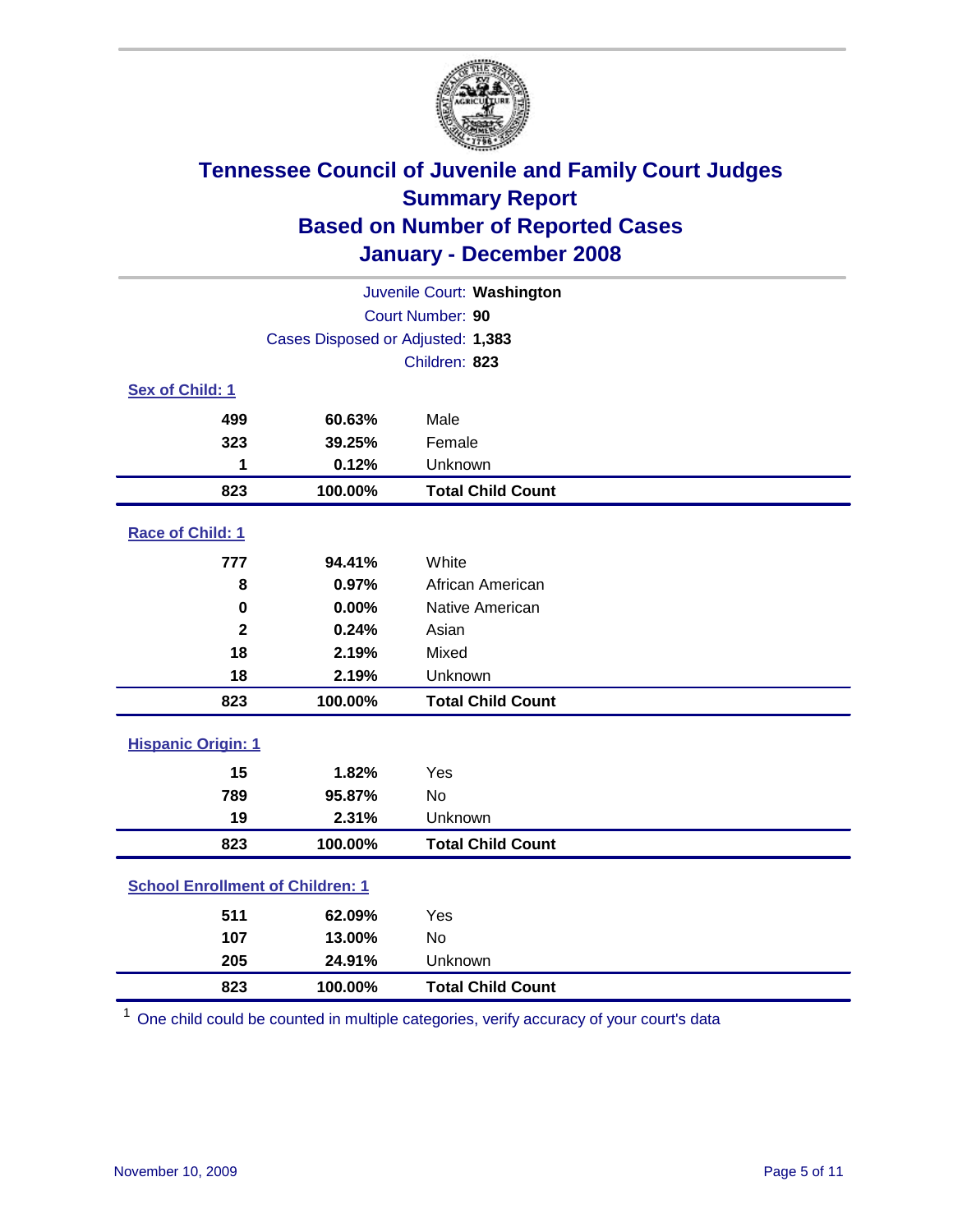

Court Number: **90** Juvenile Court: **Washington** Cases Disposed or Adjusted: **1,383** Children: **823**

#### **Living Arrangement of Child at Time of Referral: 1**

| 823 | 100.00%       | <b>Total Child Count</b>     |
|-----|---------------|------------------------------|
| 13  | 1.58%         | Other                        |
| 120 | 14.58%        | Unknown                      |
|     | 0.49%<br>4    | Independent                  |
|     | $0.00\%$<br>0 | In an Institution            |
|     | $0.00\%$<br>0 | In a Residential Center      |
|     | 3<br>0.36%    | In a Group Home              |
| 19  | $2.31\%$      | With Foster Family           |
|     | 7<br>0.85%    | With Adoptive Parents        |
| 119 | 14.46%        | <b>With Relatives</b>        |
| 63  | 7.65%         | With Father                  |
| 257 | 31.23%        | With Mother                  |
| 48  | 5.83%         | With Mother and Stepfather   |
|     | 8<br>$0.97\%$ | With Father and Stepmother   |
| 162 | 19.68%        | With Both Biological Parents |
|     |               |                              |

#### **Type of Detention: 2**

| 1,383 | 100.00%  | <b>Total Detention Count</b> |  |
|-------|----------|------------------------------|--|
| 0     | $0.00\%$ | Other                        |  |
| 1,304 | 94.29%   | Does Not Apply               |  |
| 0     | $0.00\%$ | <b>Unknown</b>               |  |
| 0     | 0.00%    | <b>Psychiatric Hospital</b>  |  |
| 0     | 0.00%    | Jail - No Separation         |  |
| 0     | $0.00\%$ | Jail - Partial Separation    |  |
| 0     | $0.00\%$ | Jail - Complete Separation   |  |
| 79    | 5.71%    | Juvenile Detention Facility  |  |
| 0     | $0.00\%$ | Non-Secure Placement         |  |
|       |          |                              |  |

<sup>1</sup> One child could be counted in multiple categories, verify accuracy of your court's data

<sup>2</sup> If different than number of Cases (1383) verify accuracy of your court's data.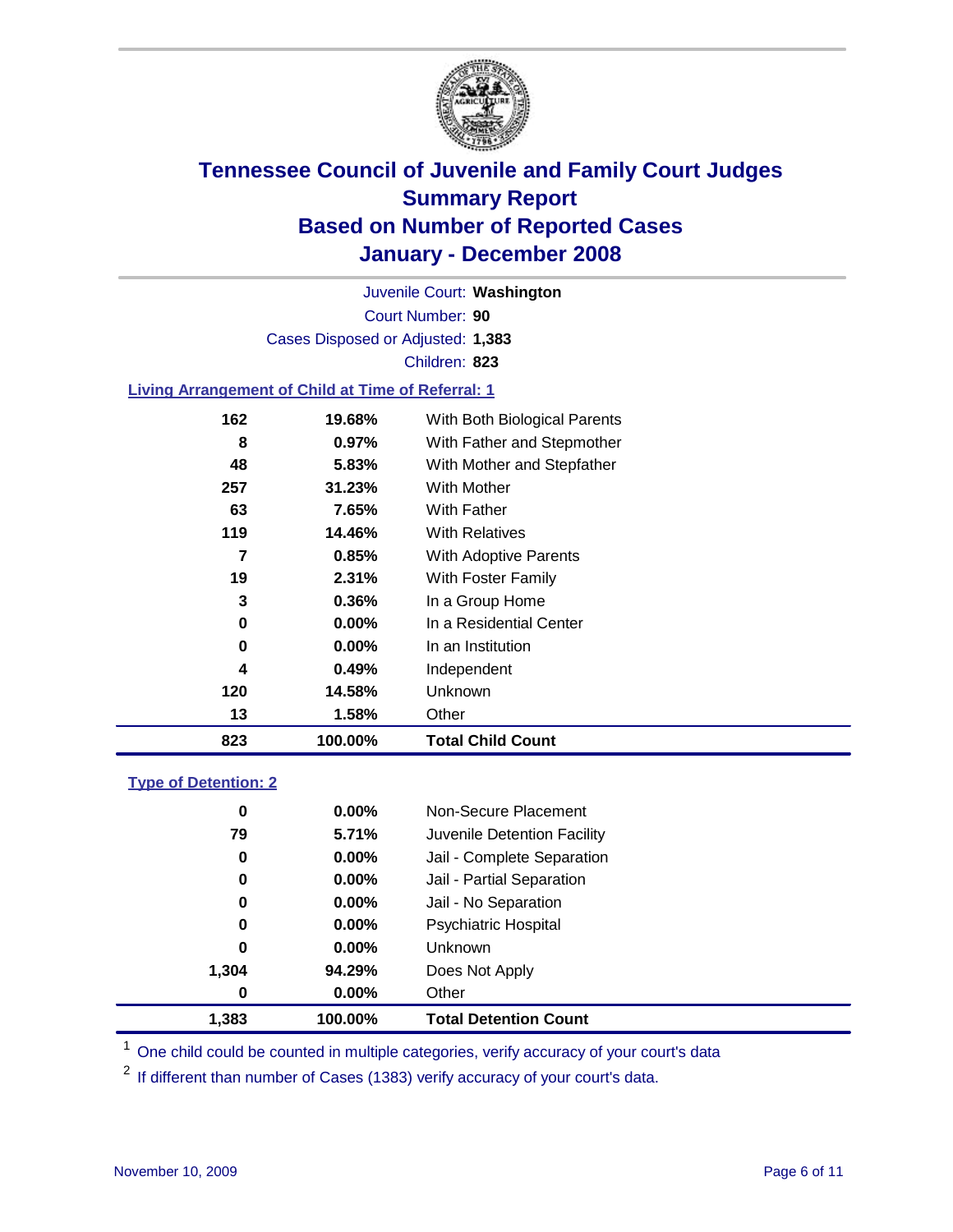

|                                                    | Juvenile Court: Washington        |                                      |  |  |  |
|----------------------------------------------------|-----------------------------------|--------------------------------------|--|--|--|
|                                                    | Court Number: 90                  |                                      |  |  |  |
|                                                    | Cases Disposed or Adjusted: 1,383 |                                      |  |  |  |
|                                                    |                                   | Children: 823                        |  |  |  |
| <b>Placement After Secure Detention Hearing: 1</b> |                                   |                                      |  |  |  |
| 43                                                 | 3.11%                             | Returned to Prior Living Arrangement |  |  |  |
| 21                                                 | 1.52%                             | Juvenile Detention Facility          |  |  |  |
| $\bf{0}$                                           | 0.00%                             | Jail                                 |  |  |  |
| 1                                                  | 0.07%                             | Shelter / Group Home                 |  |  |  |
| 3                                                  | 0.22%                             | <b>Foster Family Home</b>            |  |  |  |
| $\bf{0}$                                           | 0.00%                             | Psychiatric Hospital                 |  |  |  |
| 3                                                  | 0.22%                             | Unknown                              |  |  |  |
| 1,304                                              | 94.29%                            | Does Not Apply                       |  |  |  |
| 8                                                  | 0.58%                             | Other                                |  |  |  |
| 1,383                                              | 100.00%                           | <b>Total Placement Count</b>         |  |  |  |
|                                                    |                                   |                                      |  |  |  |
| <b>Intake Actions: 2</b>                           |                                   |                                      |  |  |  |
| 631                                                | 41.30%                            | <b>Petition Filed</b>                |  |  |  |
| 21                                                 | 1.37%                             | <b>Motion Filed</b>                  |  |  |  |
| 246                                                | 16.10%                            | <b>Citation Processed</b>            |  |  |  |
| $\bf{0}$                                           | 0.00%                             | Notification of Paternity Processed  |  |  |  |
| 607                                                | 39.73%                            | Scheduling of Judicial Review        |  |  |  |
| 11                                                 | 0.72%                             | Scheduling of Administrative Review  |  |  |  |
| 3                                                  | 0.20%                             | Scheduling of Foster Care Review     |  |  |  |
| 0                                                  | 0.00%                             | Unknown                              |  |  |  |
| 1                                                  | 0.07%                             | Does Not Apply                       |  |  |  |
| 8                                                  | 0.52%                             | Other                                |  |  |  |
| 1,528                                              | 100.00%                           | <b>Total Intake Count</b>            |  |  |  |

<sup>1</sup> If different than number of Cases (1383) verify accuracy of your court's data.

<sup>2</sup> If different than number of Referral Reasons (1528), verify accuracy of your court's data.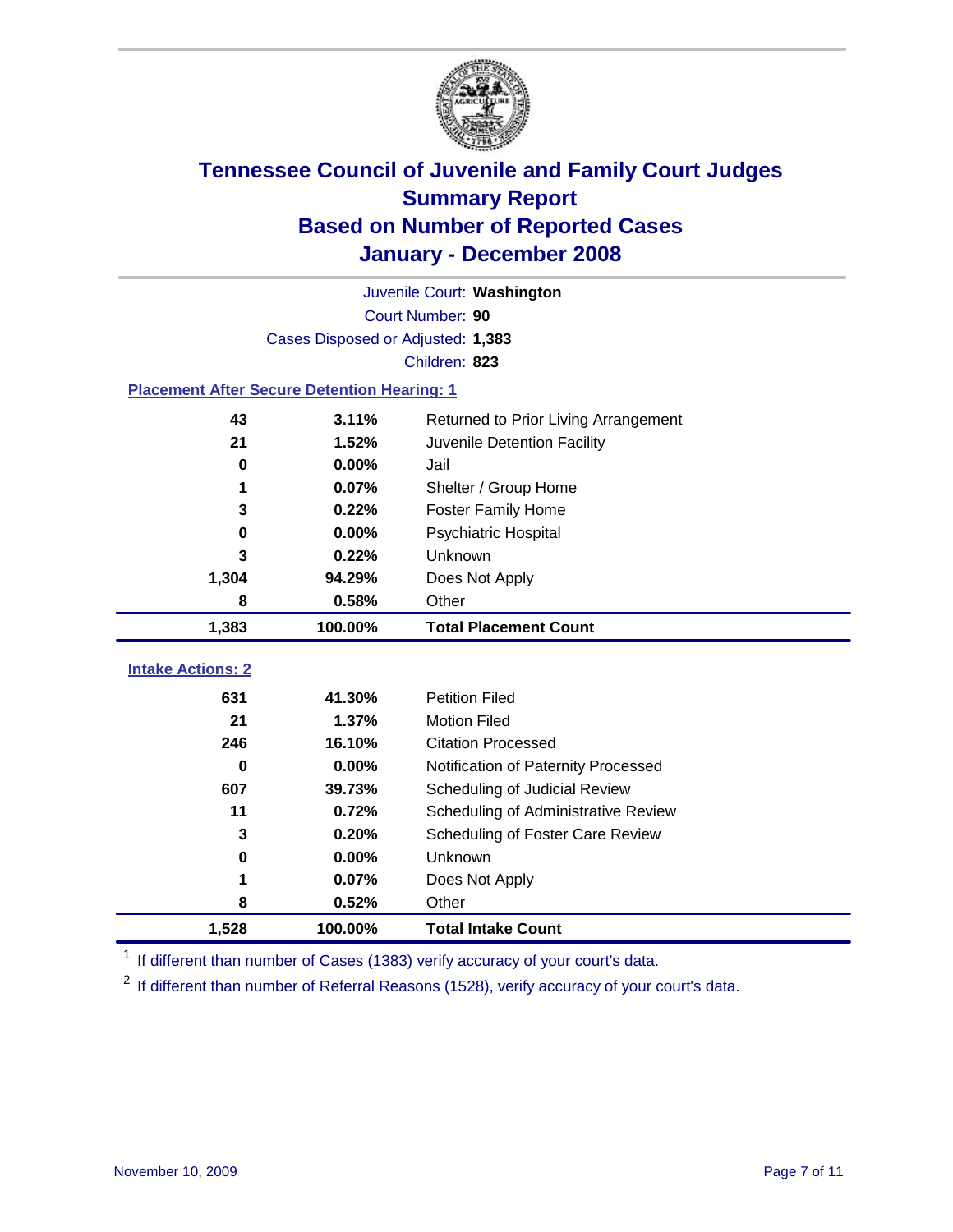

Court Number: **90** Juvenile Court: **Washington** Cases Disposed or Adjusted: **1,383** Children: **823**

#### **Last Grade Completed by Child: 1**

| 88           | 10.69%  | Too Young for School     |
|--------------|---------|--------------------------|
| 0            | 0.00%   | Preschool                |
| 6            | 0.73%   | Kindergarten             |
| 4            | 0.49%   | 1st Grade                |
| 3            | 0.36%   | 2nd Grade                |
| $\mathbf{2}$ | 0.24%   | 3rd Grade                |
| 5            | 0.61%   | 4th Grade                |
| 4            | 0.49%   | 5th Grade                |
| 6            | 0.73%   | 6th Grade                |
| 11           | 1.34%   | 7th Grade                |
| 53           | 6.44%   | 8th Grade                |
| 66           | 8.02%   | 9th Grade                |
| 100          | 12.15%  | 10th Grade               |
| 59           | 7.17%   | 11th Grade               |
| $\mathbf 0$  | 0.00%   | 12th Grade               |
| $\bf{0}$     | 0.00%   | Non-Graded Special Ed    |
| 6            | 0.73%   | <b>GED</b>               |
| 8            | 0.97%   | Graduated                |
|              | 0.12%   | Never Attended School    |
| 401          | 48.72%  | Unknown                  |
| $\bf{0}$     | 0.00%   | Other                    |
| 823          | 100.00% | <b>Total Child Count</b> |

### **Enrolled in Special Education: 1**

| 823 | 100.00% | <b>Total Child Count</b> |  |
|-----|---------|--------------------------|--|
| 556 | 67.56%  | Unknown                  |  |
| 241 | 29.28%  | No                       |  |
| 26  | 3.16%   | Yes                      |  |

One child could be counted in multiple categories, verify accuracy of your court's data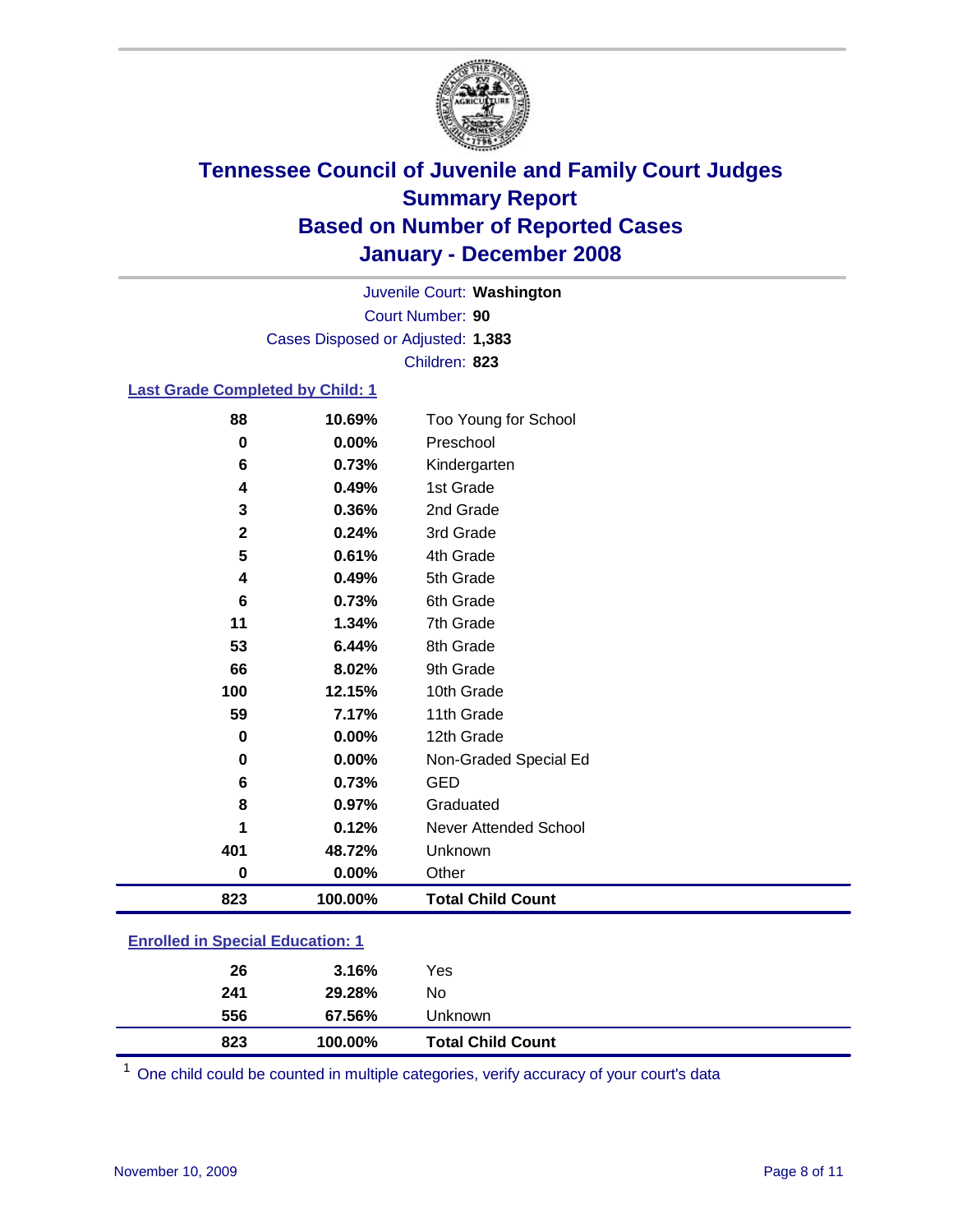

| Juvenile Court: Washington   |                                   |                           |  |  |  |
|------------------------------|-----------------------------------|---------------------------|--|--|--|
|                              | Court Number: 90                  |                           |  |  |  |
|                              | Cases Disposed or Adjusted: 1,383 |                           |  |  |  |
|                              |                                   | Children: 823             |  |  |  |
| <b>Action Executed By: 1</b> |                                   |                           |  |  |  |
| 1,528                        | 100.00%                           | Judge                     |  |  |  |
| 0                            | $0.00\%$                          | Referee                   |  |  |  |
| 0                            | $0.00\%$                          | <b>YSO</b>                |  |  |  |
| 0                            | $0.00\%$                          | Other                     |  |  |  |
| 0                            | $0.00\%$                          | Unknown                   |  |  |  |
| 1,528                        | 100.00%                           | <b>Total Action Count</b> |  |  |  |

### **Formal / Informal Actions: 1**

| 311   | 20.35%   | Dismissed                                        |
|-------|----------|--------------------------------------------------|
| 7     | 0.46%    | Retired / Nolle Prosequi                         |
| 186   | 12.17%   | <b>Complaint Substantiated Delinquent</b>        |
| 36    | 2.36%    | <b>Complaint Substantiated Status Offender</b>   |
| 20    | 1.31%    | <b>Complaint Substantiated Dependent/Neglect</b> |
| 0     | 0.00%    | <b>Complaint Substantiated Abused</b>            |
| 0     | $0.00\%$ | <b>Complaint Substantiated Mentally III</b>      |
| 112   | $7.33\%$ | Informal Adjustment                              |
| 128   | 8.38%    | <b>Pretrial Diversion</b>                        |
| 0     | 0.00%    | <b>Transfer to Adult Court Hearing</b>           |
| 0     | $0.00\%$ | Charges Cleared by Transfer to Adult Court       |
| 347   | 22.71%   | Special Proceeding                               |
| 3     | 0.20%    | <b>Review Concluded</b>                          |
| 26    | 1.70%    | Case Held Open                                   |
| 352   | 23.04%   | Other                                            |
| 0     | 0.00%    | <b>Unknown</b>                                   |
| 1,528 | 100.00%  | <b>Total Action Count</b>                        |

<sup>1</sup> If different than number of Referral Reasons (1528), verify accuracy of your court's data.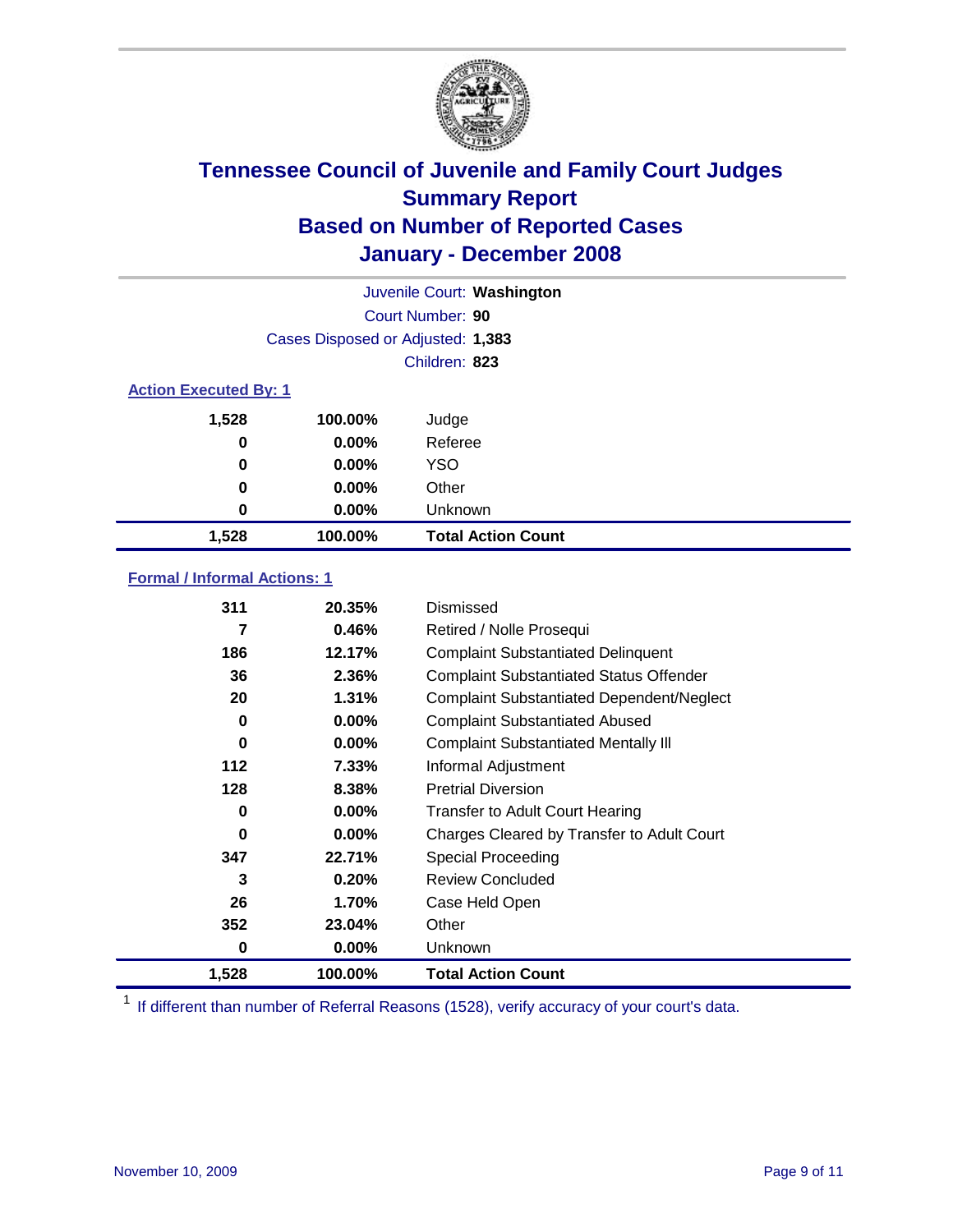

|                       |                                   | Juvenile Court: Washington                            |
|-----------------------|-----------------------------------|-------------------------------------------------------|
|                       |                                   | Court Number: 90                                      |
|                       | Cases Disposed or Adjusted: 1,383 |                                                       |
|                       |                                   | Children: 823                                         |
| <b>Case Outcomes:</b> |                                   | There can be multiple outcomes for one child or case. |
| 356                   | 16.44%                            | <b>Case Dismissed</b>                                 |
| 4                     | 0.18%                             | Case Retired or Nolle Prosequi                        |
| 0                     | 0.00%                             | Warned / Counseled                                    |
| 22                    | 1.02%                             | <b>Held Open For Review</b>                           |
| 126                   | 5.82%                             | Supervision / Probation to Juvenile Court             |
| 0                     | 0.00%                             | <b>Probation to Parents</b>                           |
| 0                     | 0.00%                             | Referral to Another Entity for Supervision / Service  |
| 1                     | 0.05%                             | Referred for Mental Health Counseling                 |
| 52                    | 2.40%                             | Referred for Alcohol and Drug Counseling              |
| 0                     | 0.00%                             | <b>Referred to Alternative School</b>                 |
| 0                     | 0.00%                             | Referred to Private Child Agency                      |
| 134                   | 6.19%                             | Referred to Defensive Driving School                  |
| 1                     | 0.05%                             | Referred to Alcohol Safety School                     |
| 1                     | 0.05%                             | Referred to Juvenile Court Education-Based Program    |
| 0                     | 0.00%                             | Driver's License Held Informally                      |
| 0                     | 0.00%                             | <b>Voluntary Placement with DMHMR</b>                 |
| 0                     | 0.00%                             | <b>Private Mental Health Placement</b>                |
| 0                     | 0.00%                             | <b>Private MR Placement</b>                           |
| 1                     | 0.05%                             | Placement with City/County Agency/Facility            |
| 0                     | 0.00%                             | Placement with Relative / Other Individual            |
| 39                    | 1.80%                             | Fine                                                  |
| 100                   | 4.62%                             | <b>Public Service</b>                                 |
| 17                    | 0.79%                             | Restitution                                           |
| 0                     | 0.00%                             | <b>Runaway Returned</b>                               |
| 13                    | 0.60%                             | No Contact Order                                      |
| 0                     | 0.00%                             | Injunction Other than No Contact Order                |
| 10                    | 0.46%                             | <b>House Arrest</b>                                   |
| 0                     | 0.00%                             | <b>Court Defined Curfew</b>                           |
| 7                     | 0.32%                             | Dismissed from Informal Adjustment                    |
| 74                    | 3.42%                             | <b>Dismissed from Pretrial Diversion</b>              |
| 121                   | 5.59%                             | <b>Released from Probation</b>                        |
| 0                     | 0.00%                             | <b>Transferred to Adult Court</b>                     |
| 0                     | $0.00\%$                          | <b>DMHMR Involuntary Commitment</b>                   |